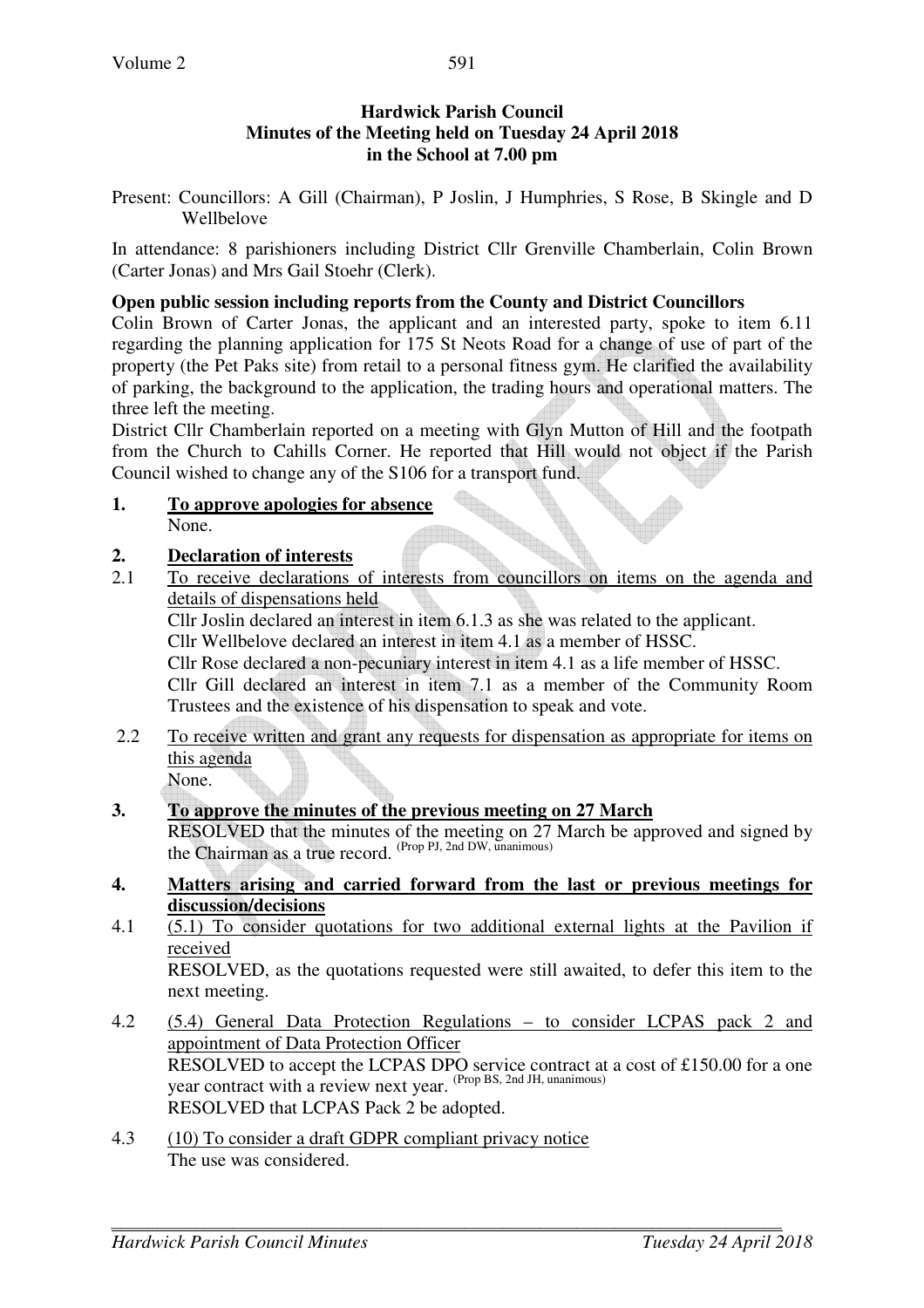RESOLVED to delete the wording "We ensure we have appropriate data sharing agreements in place before sharing." from the draft privacy notice for residents and members of the public (Prop BS, 2nd PJ, unanimous)

RESOLVED to adopt the Privacy Notice for Residents and Members of the Public's and to update the DPO email address with LCPAS's. (Prop BS, 2nd SR, unanimous)

RESOLVED to publicise the privacy notice on the website.

RESOLVED to publicise the url in Hardwick Happenings. (Prop BS, 2nd PJ, unanimous)

4.4 (10) Bourn Airfield development

A proposal <sup>(PJ)</sup> that Bourn Airfield should have its own in and out access rather than the existing access and make representations to Highways England, was withdrawn. RESOLVED that when the outline application is submitted the Parish Council should

consider access at that time.

 RESOLVED to ask SCDC if the Parish Council can be formally consulted on the Bourn Airfield planning application.

4.5 (6.1) Main Street footway between North and South of the village – to receive and consider the report from the Chairman

 RESOLVED to receive the Chairman's report on correspondence with County Cllr Lina Joseph and Jon Finney at CCC and also his update that he had received an email last Thursday regarding a site visit. The officer could not find Cahill's Corner and the area by the Old School House and asked the Chairman to submit a report on the CCC website, which he did. Subsequently Evan Laughlin requested a meeting this week to discuss the pathway, which would take place on Wednesday 25 April at 2 pm. The Chairman will ask about residents' hedges encroaching on highway land. It was noted that a resident had already cut back their hedge.

 The meeting was briefly adjourned at 8.02 pm to allow a resident to comment on the resident's cutting back of their hedge and the visibility splay. The meeting re-opened at 8.04 pm. It was observed that there was a serious accident at this location about a year ago.

District Cllr Chamberlain left the meeting.

### **5. Correspondence/communications received**

- 5.1 Resident dog fouling and request for dog waste bin or CCTV RESOLVED that the Parish Council sympathises and that this also happens in other places in the village. The resident has already been advised to report the dog owner to SCDC.
- 5.2 Resident parking in Egremont Road

RESOLVED to write to the School and the Governors to ask them to write to parents asking them to emphasise examples of good practice. If the problem does not improve the Parish Council might have to take action such as installing double yellow lines. (Prop JH, 2nd PJ, unanimous)

5.3 Resident – Flooding in Main Street RESOLVED to note that CCC was attending to the matter and the ditch by the School House had been dredged. The areas further up Main Street have been reported but as yet action is outstanding.

The meeting was briefly closed at 8.16 pm to permit a resident to comment.

- **6. Planning Applications and Decision notices and tree works applications**
- 6.1 Planning applications received since the last meeting On a proposition by the Chairman, the order of business was varied:
- 6.1.4 S/1043/18/DC Agricultural field west of Grace Crescent Discharge of condition 28 (Archaeological work) of planning permission S/1694/16/OL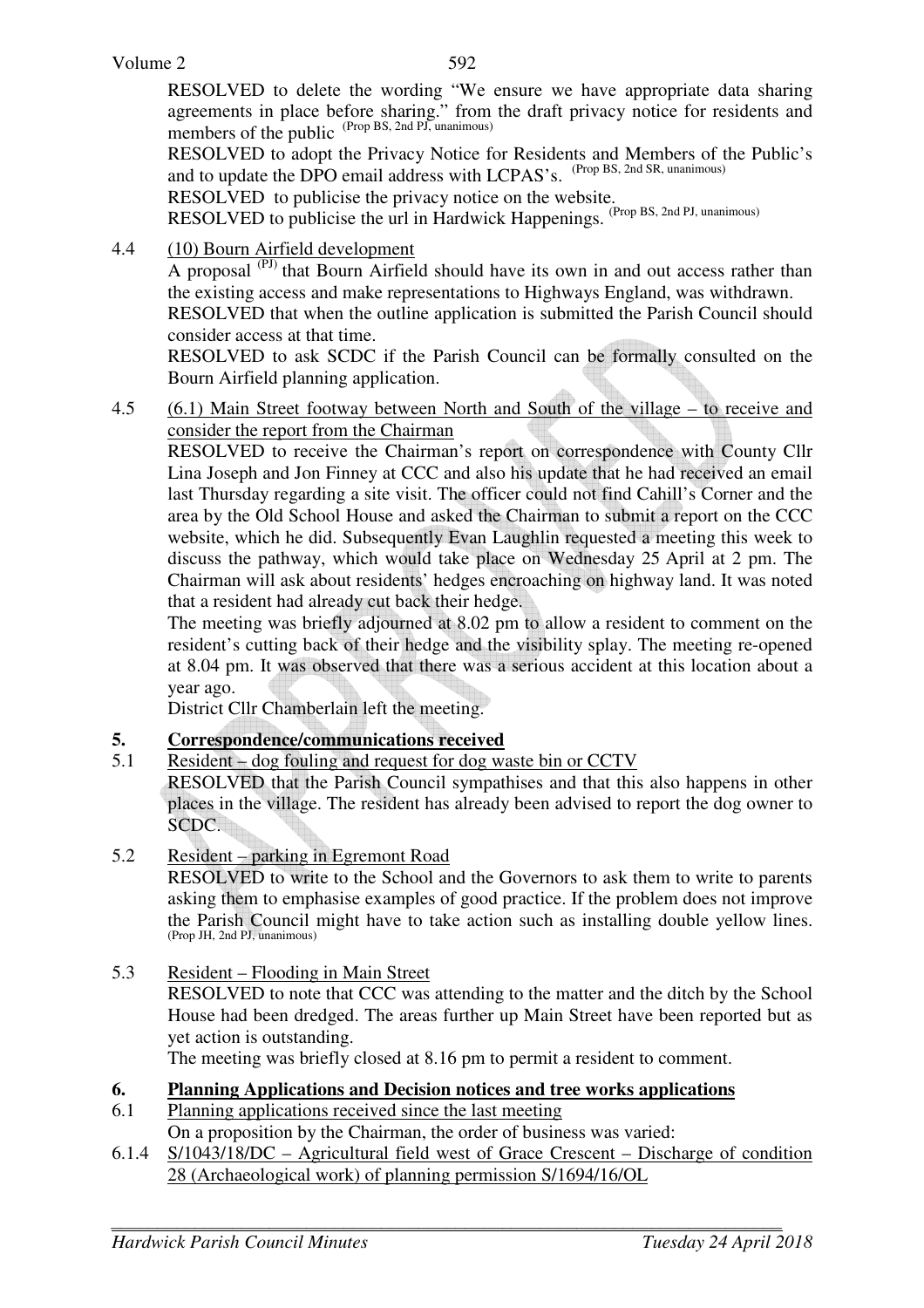RESOLVED that the Parish Council has no recommendation.

- 6.1.5 S/1045/18/DC Agricultural field west of Grace Crescent Discharge of condition 8 (Contamination and remediation) of planning permission S/1694/16/OL RESOLVED that the Parish Council has no recommendation. RESOLVED to note also conditions 10,11,13,23,24,25 and 34.
- 6.1.1 S/1256/18/FL 175 St Neots Road Change of use of part of commercial unit from A1 pet store to D2 gym/personal and small group fitness training business RESOLVED to support the application with no additional comments. <sup>(Prop</sup> AG, 2nd PJ, unanimous)
- 6.1.2 S/1067/18/LB 26 Main Street New rear extension and work around existing bread oven

RESOLVED that the Parish Council has no recommendation. (Prop AG, 2nd PJ, unanimous)

- 6.1.3 S/1138/18/FL 32 Main Street Change of use of part of the building from residential annex to D1 use. Demolition of store room. RESOLVED that the Parish Council has no recommendation. (Prop AG, 2nd DW, carried with 1) abstention)
- 6.1.6 S/1052/18/NM 26 Main Street Non-material amendment of planning permission S/1945/17/FL
- 6.1.7 S/1189/18/FL 9 Merton Walk Single storey front extension RESOLVED that the Parish Council supports the application. (Prop AG, 2nd PJ, carried with 1) abstention)
- 6.2 SCDC Decision Notices
- 6.2.1 S/0553/18/LD 13 Pump Lane Lawful development certificate for a single storey rear extension – Permission granted.
- 6.2.2 S/0493/18/DC Old Victoria Farmhouse, 26 Main Street Discharge of condtion 8 (Flue lines and details of new chimney pots and cowls) of listed building consent S/3677/17/LB – Permission granted.
- 6.2.3 S/0355/18/FL 11 Ashmead Drive Single storey extension and alterations Permission granted.
- 6.3 Tree Works Applications None.

# **7. Members reports and items for information only**<br>**7.1** New Housing Developments and Planning Obl

New Housing Developments and Planning Obligations including Hill's public exhibition for detailed proposals in relation to the outline permission for the development at Grace Crescent

Cllr Rose reported on a meeting last week of the Community Centre Working Group to discuss the site recommended by David Thompson, SCDC Planning Officer, on the site where the Scout and Guide Hut is. Discussions are ongoing. Cllr Rose has been in touch with Chivers to see if they will make facilities available on a temporary basis. They are in discussion with the Scouts and Guides. The S106 funding will come in over a long period of time between 2019 and 2021/2022. The Working Group was in favour of the Parish Council investigating a loan. James Fisher of SCDC had confirmed that the S106 money could be used to repay the loan. This is to be an agenda item for the next meeting and the Working Group is to put its request in writing to the Council.

## **8. Finance, procedure and risk assessment**